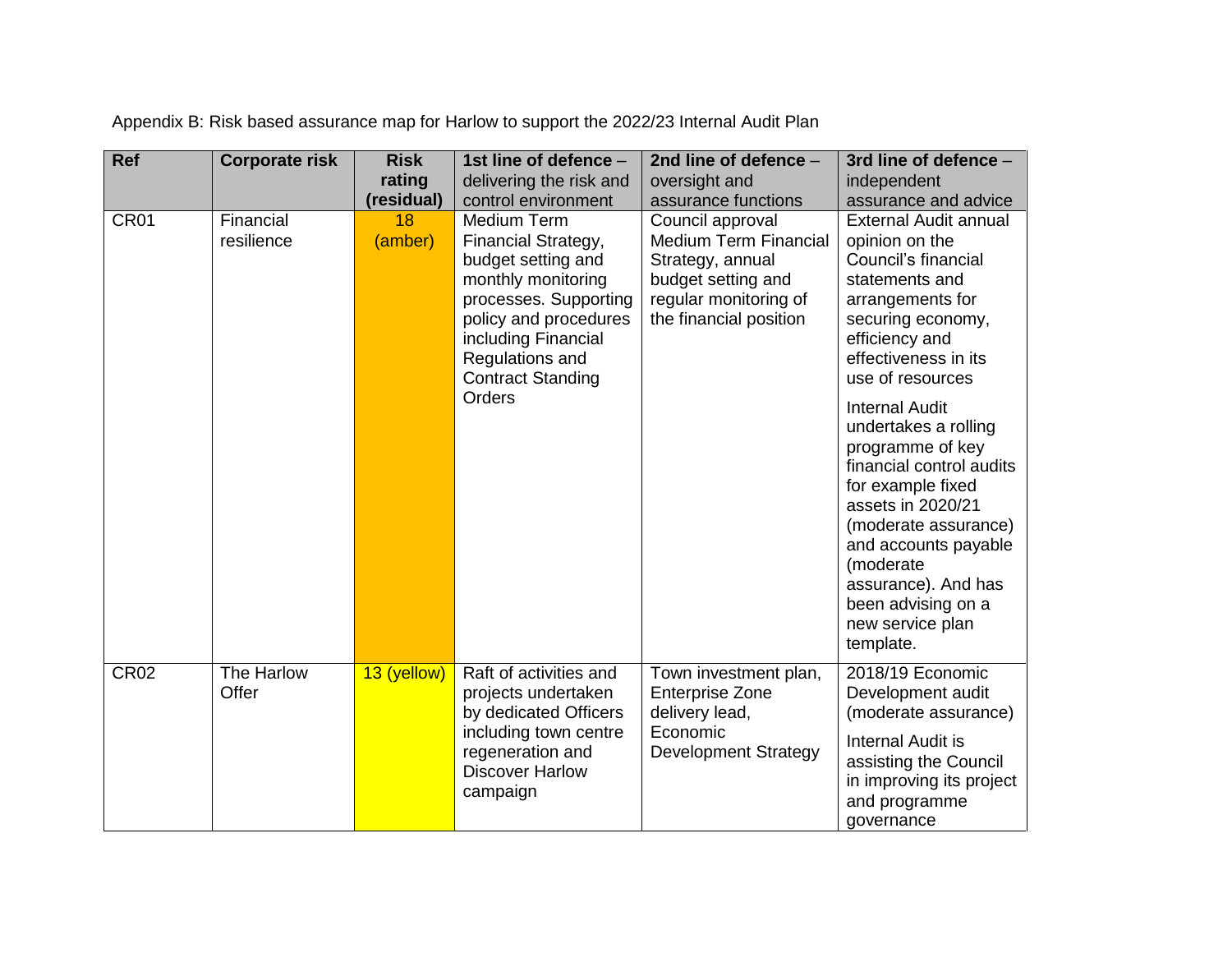| <b>Ref</b>  | <b>Corporate risk</b>                                        | <b>Risk</b><br>rating<br>(residual) | 1st line of defence -<br>delivering the risk and<br>control environment                                                                                                     | 2nd line of defence -<br>oversight and<br>assurance functions                                                                                                                                                                                                                                                                                         | 3rd line of defence -<br>independent<br>assurance and advice<br>framework following                                                            |
|-------------|--------------------------------------------------------------|-------------------------------------|-----------------------------------------------------------------------------------------------------------------------------------------------------------------------------|-------------------------------------------------------------------------------------------------------------------------------------------------------------------------------------------------------------------------------------------------------------------------------------------------------------------------------------------------------|------------------------------------------------------------------------------------------------------------------------------------------------|
|             |                                                              |                                     |                                                                                                                                                                             |                                                                                                                                                                                                                                                                                                                                                       | its moderate<br>assurance 2020/21<br>capital programme<br>audit                                                                                |
| <b>CR03</b> | Lack of suitable<br>housing<br>numbers and<br>mix of housing | 14 (yellow)                         | Adoption of the<br><b>Harlow Local</b><br>Development Plan<br>2011-2033 December<br>2020<br>Delivery of the Harlow<br>and Gilston Garden<br>Town                            | Local Plan reporting to<br><b>Cabinet with Council</b><br>oversight<br>The Chief Executive<br>Officer and one<br>Member sit on the<br><b>Harlow and Gilston</b><br>Garden Town Board.                                                                                                                                                                 | Planning Inspectorate<br>examination.<br>2019/20 Harlow and<br><b>Gilston Garden Town</b><br>audit (substantial<br>assurance)                  |
| CR04        | Lack of<br>adequate<br>Council housing                       | 13 (yellow)                         | Raft of activities and<br>projects undertaken<br>by dedicated Officers<br><b>Creation of Harlow</b><br><b>Trading Services</b><br>(Housing and<br>Regeneration)<br>company. | <b>Housing Development</b><br>plan. Modern Homes<br>(Housing Investment)<br>programme, Asset<br>Management Strategy,<br>Tenancy Strategy,<br>Allocations Policy,<br>Homelessness<br>Strategy, Tenant and<br>Leaseholder<br><b>Engagement Strategy</b><br><b>Scrutiny Committee</b><br>receives report on the<br>Council housing<br>building programme | Audit of HTS (Housing<br>and Regeneration) in<br>progress. And an<br>audit on the overview<br>of housing H&S<br>related inspections<br>planned |
| <b>CR05</b> | Inability to fulfill<br>Community                            | 13 (yellow)                         | <b>Harlow Wellbeing</b><br>Strategy, Safer<br>Harlow                                                                                                                        | Oversight by the<br>Director of<br>Communities and                                                                                                                                                                                                                                                                                                    | 2020/21 Equalities Act<br>and use of impact<br>assessments audit                                                                               |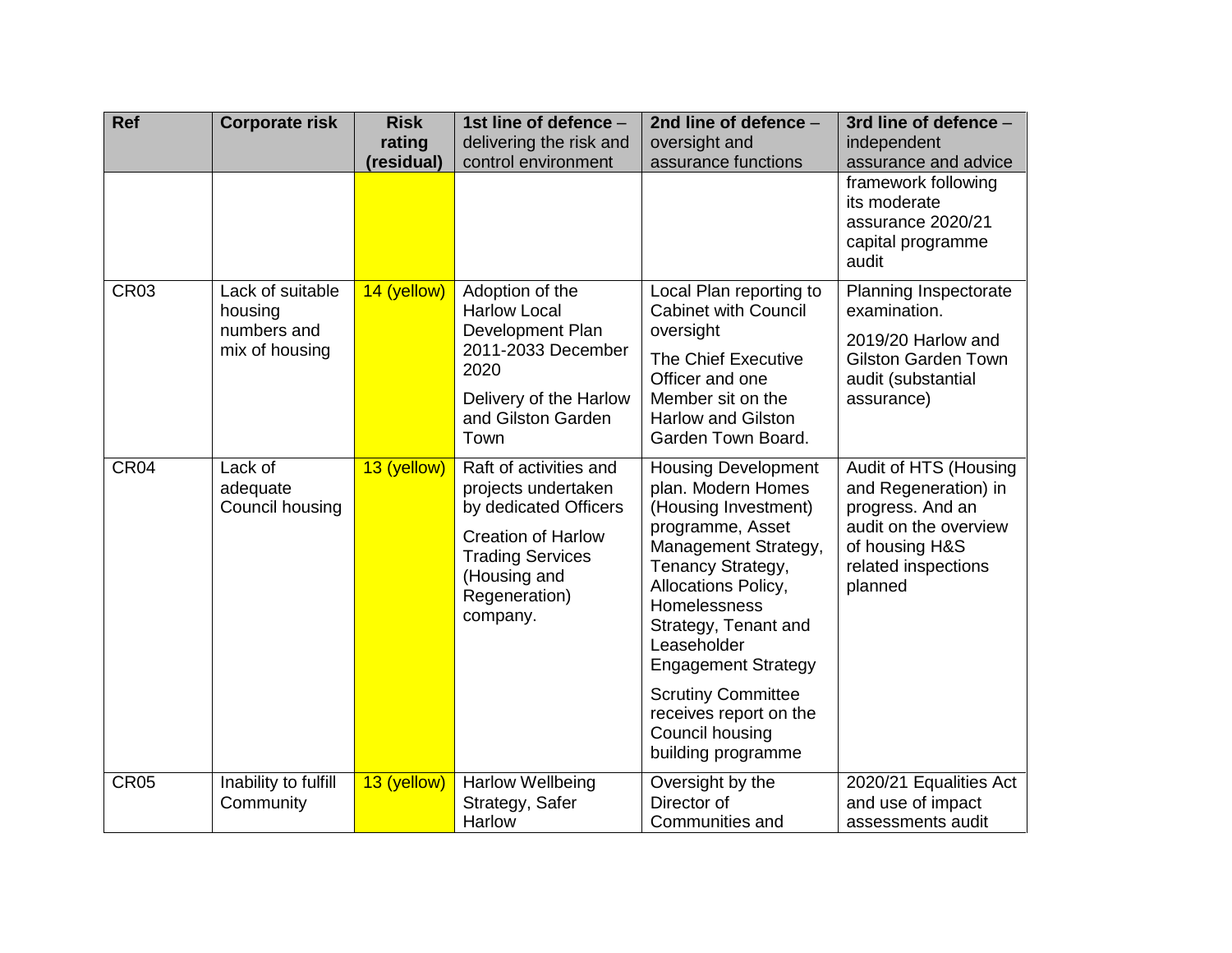| <b>Ref</b>       | <b>Corporate risk</b>                                                | <b>Risk</b><br>rating | 1st line of defence -<br>delivering the risk and                                                                                                                                                                                                   | 2nd line of defence -<br>oversight and                                                                                                                                                                                                                                                                                            | 3rd line of defence -<br>independent                                                                                                                                                                                                                                                                                                                                               |
|------------------|----------------------------------------------------------------------|-----------------------|----------------------------------------------------------------------------------------------------------------------------------------------------------------------------------------------------------------------------------------------------|-----------------------------------------------------------------------------------------------------------------------------------------------------------------------------------------------------------------------------------------------------------------------------------------------------------------------------------|------------------------------------------------------------------------------------------------------------------------------------------------------------------------------------------------------------------------------------------------------------------------------------------------------------------------------------------------------------------------------------|
|                  |                                                                      | (residual)            | control environment                                                                                                                                                                                                                                | assurance functions                                                                                                                                                                                                                                                                                                               | assurance and advice                                                                                                                                                                                                                                                                                                                                                               |
|                  | Leadership role                                                      |                       | Partnership<br>Consultation<br>process/community<br>engagement<br>regarding<br>discretionary services                                                                                                                                              | Environment, who sits<br>on the Safer Harlow<br>Partnership Board.<br>Health and Wellbeing<br>Strategy.<br><b>Regeneration Strategy</b>                                                                                                                                                                                           | (limited assurance)                                                                                                                                                                                                                                                                                                                                                                |
| CR <sub>06</sub> | Lack of<br>resources and<br>capacity,<br>Council and key<br>partners | 18<br>(orange)        | <b>Essex Waste</b><br>Management Plan,<br><b>Waste Collection</b><br>Contract, Street scene<br>'contract' with HTS,<br>Landscapes 'contract'<br>with HTS, Town Park<br>regeneration project,<br><b>NEPP (North Essex)</b><br>Parking Partnership). | <b>Shareholders Sub</b><br>Committee oversees<br><b>HTS</b> arrangements<br><b>HTS Best Value</b><br>Review reported to<br>Council<br>Council representatives<br>sit on the North Essex<br>Parking Partnership<br><b>Board</b><br><b>Quarterly Joint</b><br><b>Performance Review</b><br>Meetings (JPRM) and<br>Operations Board. | Waste contract audit<br>currently in progress<br>2021/22 HTS (Harlow<br><b>Trading Services)</b><br><b>Best Value Review</b><br>audit (substantial<br>assurance)<br>2021/22 Provision of<br><b>IT Services to HTS</b><br>(moderate assurance)<br>Internal Audit is<br>monitoring progress<br>against the 2019/20<br>parks and landscapes<br>audit (moderate/<br>limited assurance) |
| CR07             | Ability to<br>support children<br>and family<br>aspirations          | 9 (yellow)            | Signposting for<br>residents (often<br>through ECC), partner<br>agencies (statutory,<br>voluntary, schools),<br>promotion of and<br>support to Harlow<br>College and Anglia<br>Ruskin University,                                                  | Director of<br>Communities and<br>Environment oversight                                                                                                                                                                                                                                                                           | 2017/18 Sam's Place<br>audit (moderate<br>assurance). 2018/19<br>safeguarding audit<br>(limited assurance)                                                                                                                                                                                                                                                                         |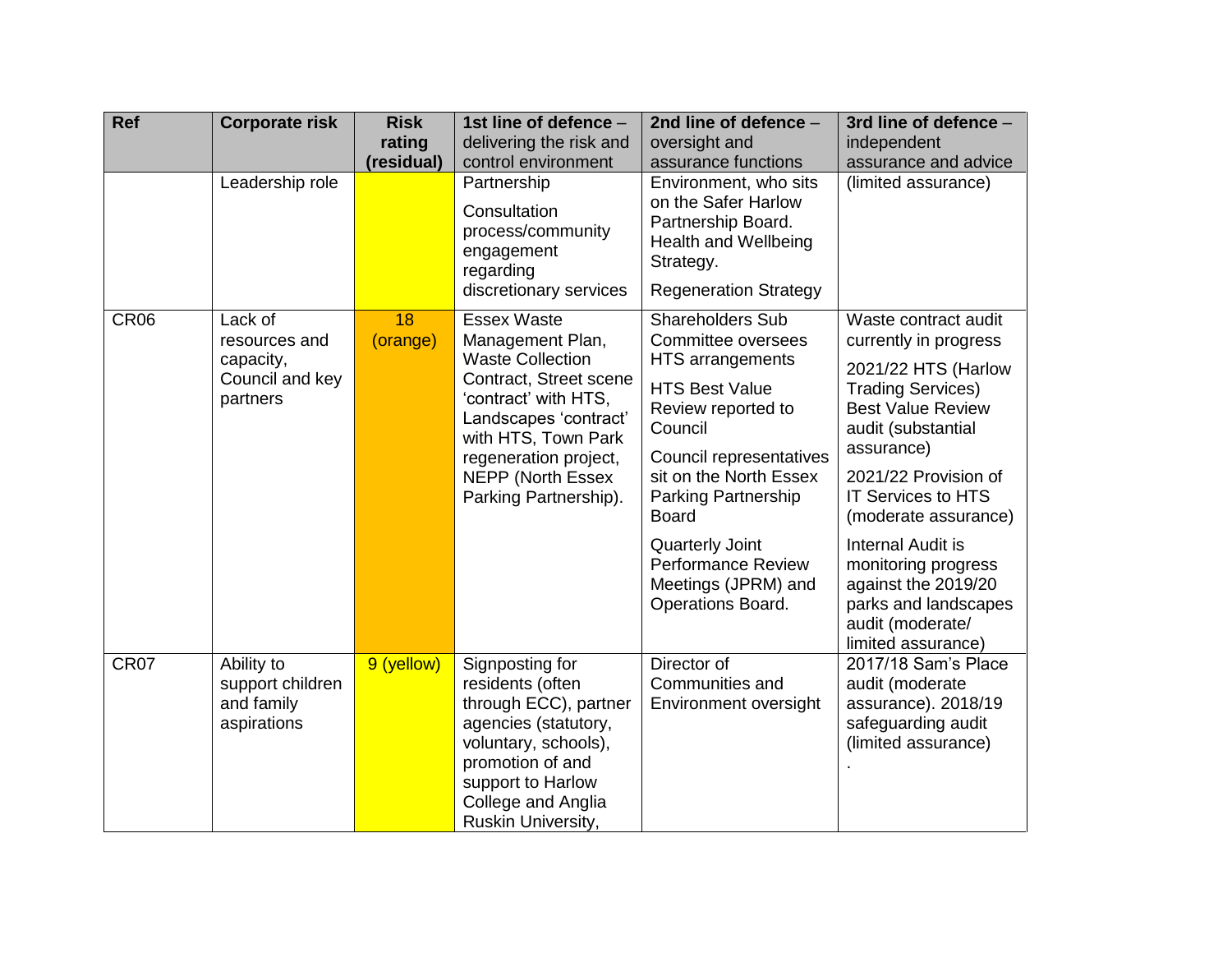| <b>Ref</b>       | <b>Corporate risk</b>                                                                | <b>Risk</b>   | 1st line of defence -                                                                                                                                                                                                                                                                                                                                                                                                                             | 2nd line of defence -                                                                                                                                                                             | 3rd line of defence -                                                                                                                            |
|------------------|--------------------------------------------------------------------------------------|---------------|---------------------------------------------------------------------------------------------------------------------------------------------------------------------------------------------------------------------------------------------------------------------------------------------------------------------------------------------------------------------------------------------------------------------------------------------------|---------------------------------------------------------------------------------------------------------------------------------------------------------------------------------------------------|--------------------------------------------------------------------------------------------------------------------------------------------------|
|                  |                                                                                      | rating        | delivering the risk and                                                                                                                                                                                                                                                                                                                                                                                                                           | oversight and                                                                                                                                                                                     | independent                                                                                                                                      |
|                  |                                                                                      | (residual)    | control environment                                                                                                                                                                                                                                                                                                                                                                                                                               | assurance functions                                                                                                                                                                               | assurance and advice                                                                                                                             |
|                  |                                                                                      |               | <b>Harlow Youth Council</b><br>and<br><b>Harlow School</b><br>Readiness project and<br>similar initiatives.<br>Ensure council<br>activities are available<br>" virtually"                                                                                                                                                                                                                                                                         |                                                                                                                                                                                                   |                                                                                                                                                  |
| <b>CR08</b>      | Equality and<br><b>Diversity</b>                                                     | 18<br>(amber) | <b>Corporate Equalities</b><br>Policy, Safeguarding<br>Policies and Training,<br>Equality training for all<br>Officers and<br>Councillors,<br>Partnership working<br>with the Health and<br>Wellbeing Board,<br><b>Procurement Strategy</b><br>reflects values of<br>'fairness and equality',<br>Men's Shed project<br>'time credit' scheme in<br>conjunction with<br>Essex County,<br>Promotion of<br>volunteering amongst<br>Harlow's residents | <b>Corporate Equalities</b><br>Group<br>Councillor champion<br>for equality and<br>diversity<br>Director of<br>Communities and<br>Environment sits on the<br>Health and Wellbeing<br><b>Board</b> | 2020/21 Equalities Act<br>and use of impact<br>assessments audit<br>(limited assurance).<br>2018/19 safeguarding<br>audit (limited<br>assurance) |
| CR <sub>09</sub> | Provision of<br>repairs,<br>maintenance,<br>landscape and<br>Streetscene<br>services | 18<br>(amber) | Service<br>Agreement. Contract<br>wording and<br>specifications confirm<br>contractor<br>requirements. HTS                                                                                                                                                                                                                                                                                                                                        | Monthly performance<br>reviews involving<br>Portfolio holders.<br>HTS risk register<br>reviewed<br>at each quarterly                                                                              | 2018/19 audits of HTS<br>strategic governance<br>audit (substantial<br>assurance) and<br>housing repairs<br>(moderate                            |